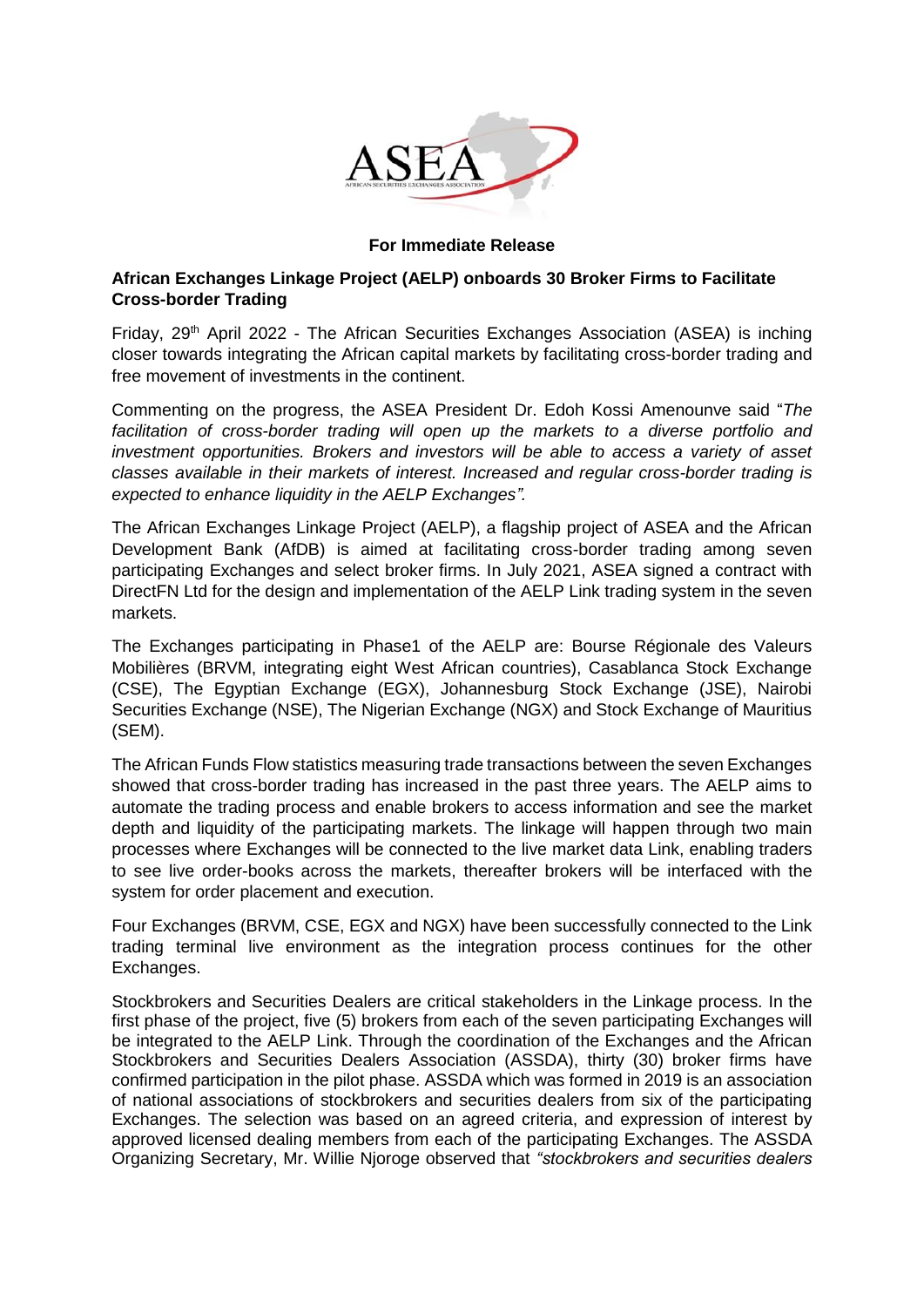*are excited about the AELP Project that shall enable them offer their clients a much wider selection of investable securities across Africa."*

The brokers participating in Phase 1 are:

- I. **NGX:** FBNQuest Securities Limited; Stanbic IBTC Stockbrokers Limited; Rencap Securities (Nig) Limited; Cardinal Stone Securities Ltd; Cordros Securities Limited
- II. **BRVM**: BOA Capital Securities; SGI -Coris Bourse; CGF Bourse; FGI Bourse; Societe General Capital Securities (SGCS)
- III. **CSE**: BMCE Capital Bourse; CDG Capital Bourse; Attijari Intermédiation; Upline Securities; CFG Marchés
- IV. **NSE**: AIB- AXYS; Dyer & Blair Investment Bank; Faida Investment Bank; NCBA Investment Bank; Sterling Capital
- V. **SEM**: MCB Stockbrokers Ltd; AXYS Stockbrokers Ltd; Swan Securities Ltd; MUA Stockbroking Ltd; Capital Market Brokers
- VI. **EGX**: Sigma Capital; Mubasher Egypt; CI Capital Securities; Beltone Financial; Arqaam Securities

**JSE**: Broker engagement and selection process is ongoing.

The AELP Link, a broker-to-broker network, will send orders from a broker on one Exchange to a sponsoring broker on the host Exchange (where the security is listed). The sponsoring broker will then put an order into the host Exchanges' Automated Trading System (ATS) through an integration of existing Broker Order Management Systems (OMS) to the AELP Link trading terminal. Brokers without existing OMS will be enabled through an online link.

The sponsoring broker will clear and settle trades in the host market using their local currency in and in compliance with the host market's rules and practices. Payments through bank transfers remains a separate process and will follow the current practice within the respective markets. In addition, stocks are held on the host market Central Securities Depository (the market where the trade was executed).

Future phases of the project may include automated cross-border payment systems, participation of additional ASEA member Exchanges and their respective brokers and additional brokers from the current participating Exchanges after the pilot phase.

Read more [here.](https://africanexchangeslink.com/)

-End-

## **Notes to the editor:**

## **About ASEA**

The African Securities Exchanges Association (www.african-exchanges.org) is the Premier Association of the 25 securities exchanges in Africa who have come together with the aim of developing Member Exchanges and providing a platform for networking. ASEA was established in 1993 and works closely with its Members to unlock the potential of the African Capital Markets.

**About ASSDA**